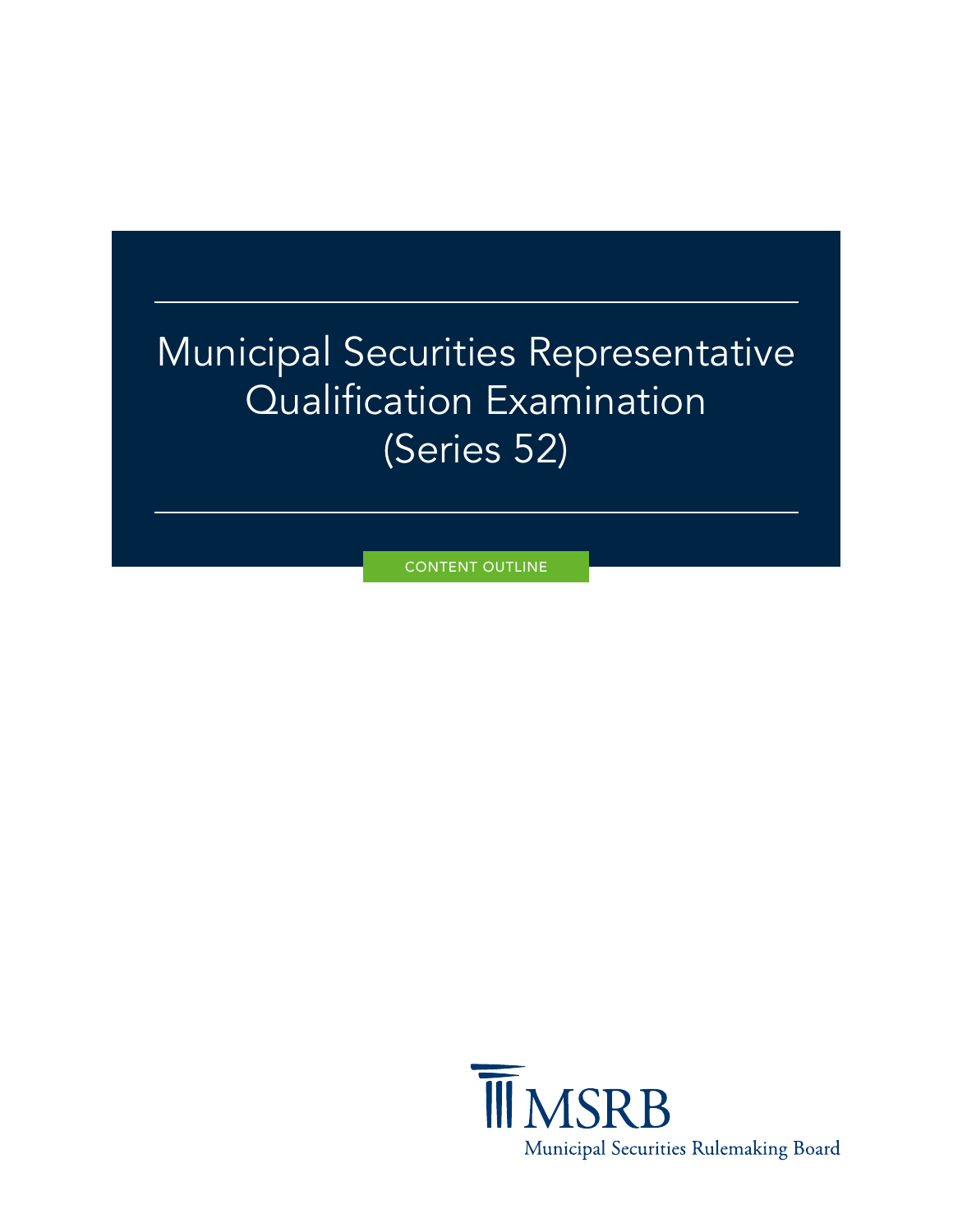# Municipal Securities Representative Qualification Examination (Series 52)

1300 I Street NW, Suite 1000 | Washington, DC 20005 | [msrb.org](http://www.msrb.org) | [emma.msrb.org](http://emma.msrb.org) © 2017 Municipal Securities Rulemaking Board | Last updated September 2017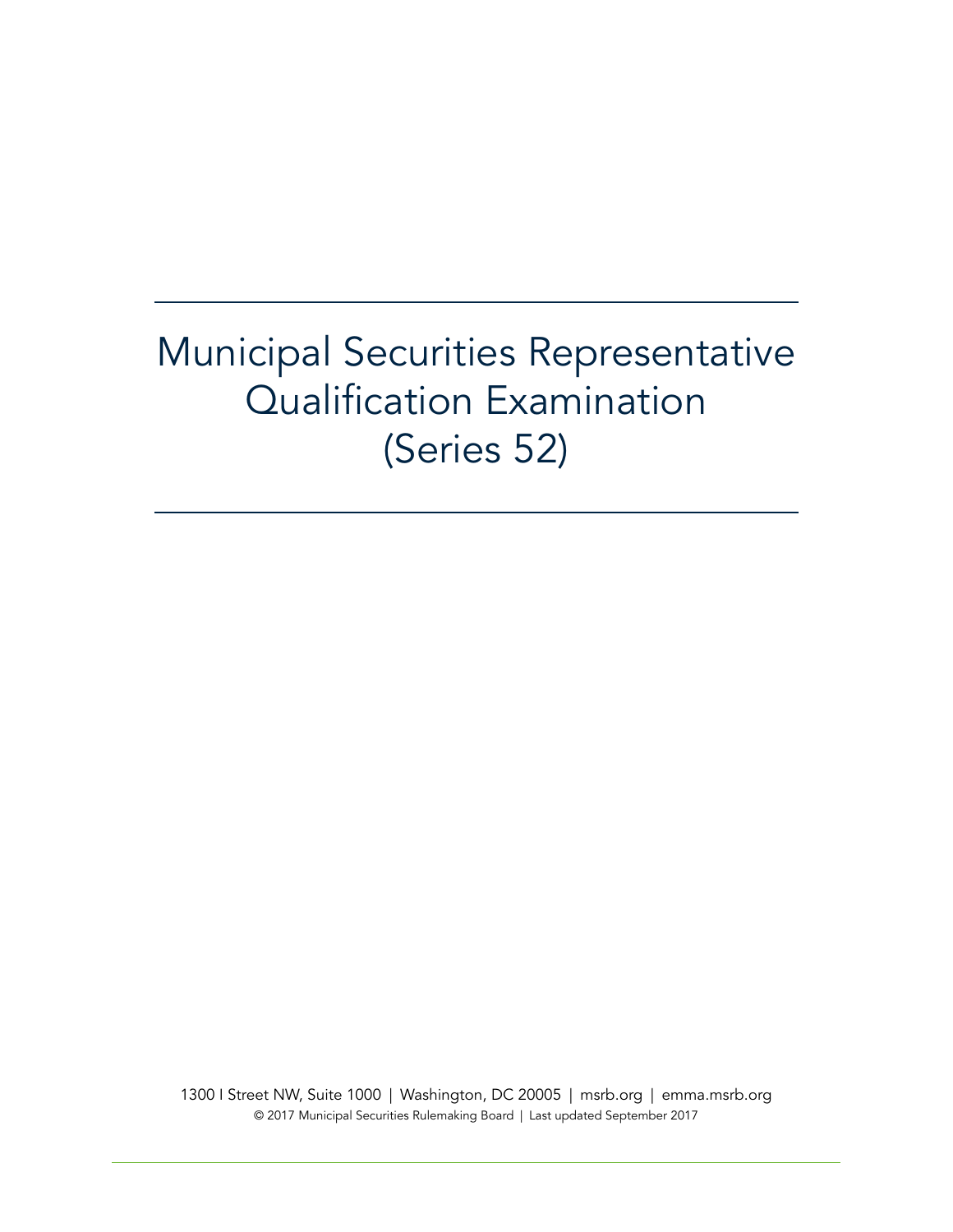# **CONTENTS**

| Part 2: U.S. Government, Federal Agency and                                                                                               |
|-------------------------------------------------------------------------------------------------------------------------------------------|
| Characteristics of Various U.S. Government, Federal Agency and                                                                            |
| The Market for U.S. Government, Federal Agency and Other Financial<br>Instruments—Impact and Relationship to Other Fixed Income Markets 9 |
| Part 3: Economic Activity, Government Policy and the                                                                                      |
|                                                                                                                                           |
|                                                                                                                                           |
|                                                                                                                                           |
| Attachment A: Contents of a Typical Notice of Bond Sale 13                                                                                |
|                                                                                                                                           |
|                                                                                                                                           |
|                                                                                                                                           |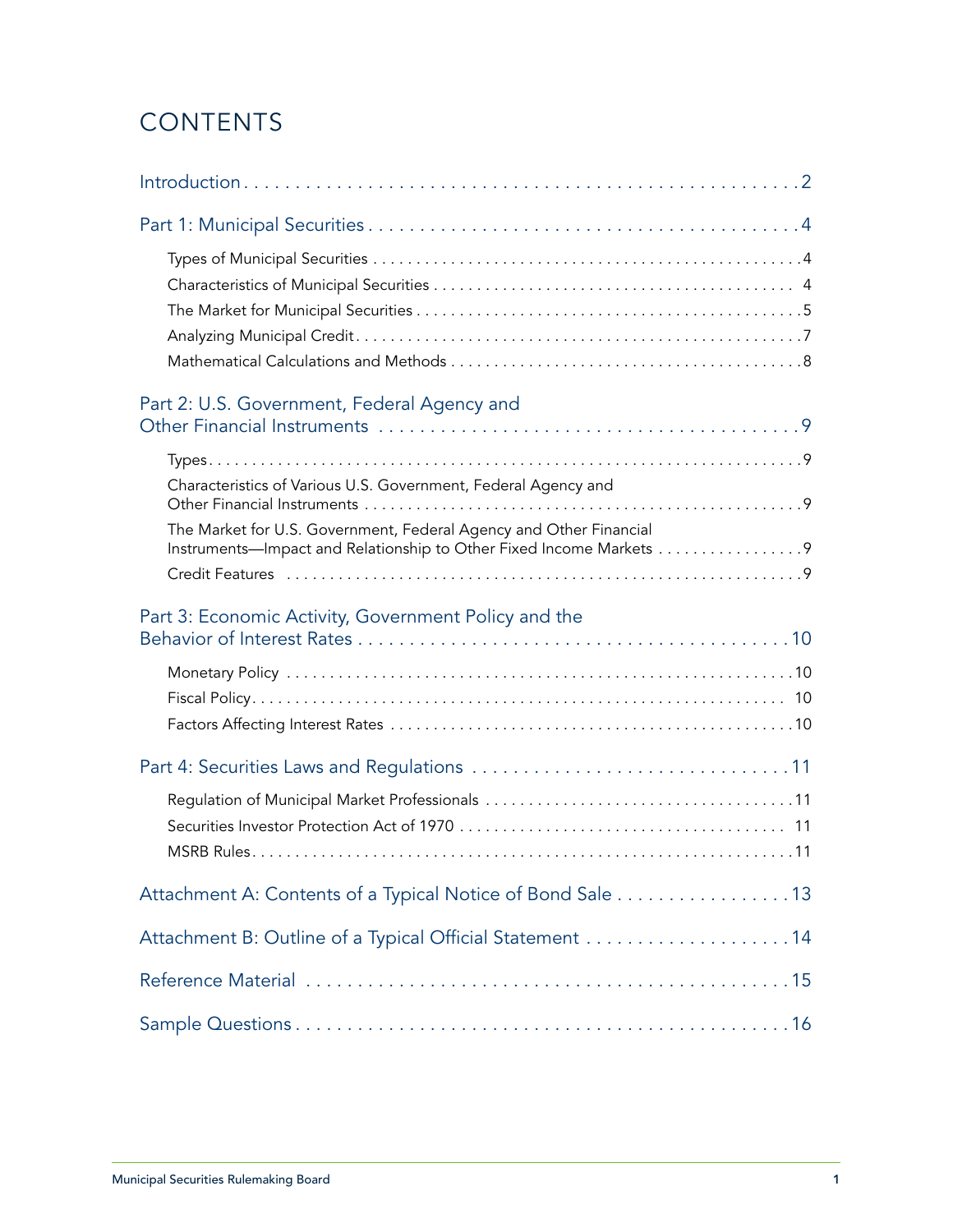# <span id="page-3-0"></span>INTRODUCTION

#### CONTENT OUTLINE

This content outline lists the topics covered by the Municipal Securities Representative Qualification Examination (Series 52) and as such serves as a guide to the subject matter tested by the examination. In addition, listed at the end of the outline are certain reference materials that discuss many of the topics set forth in sections of this outline in a substantive way.

The sample questions on pages 16-17 of the outline are similar to the types of multiple choice questions that will appear in the examination.

#### THE MUNICIPAL SECURITIES REPRESENTATIVE

The municipal securities representative is any natural person associated with a broker, dealer or municipal securities dealer, other than a person whose functions are solely clerical or ministerial, who activities include one or more of the following:

- **underwriting, trading or sales of municipal securities;**
- financial advisory or consultant services for issuers in connection with the issuance of municipal securities;
- **•** research or investment advice with respect to municipal securities; or
- **a** any other activities which involve communication, directly or indirectly, with public investors in municipal securities.

#### THE EXAMINATION

The Municipal Securities Representative Qualification Examination is designed to measure a candidate's qualification and competency to engage in the municipal securities business. The examination includes questions on municipal securities, the municipal markets, U.S. government, federal agency and other financial instruments, economic activity, government policy, factors affecting interest rates, and applicable federal securities laws and regulations.

The percentages assigned to each of these topics on the examination are as follows:

| <b>Municipal Securities</b>                                                       | 57% |
|-----------------------------------------------------------------------------------|-----|
| U.S. Government, Federal Agency and Other Financial<br>Instruments                | 4%  |
| Economic Activity, Government Policy and the<br><b>Behavior of Interest Rates</b> | 13% |
| Securities Laws and Regulations                                                   | 26% |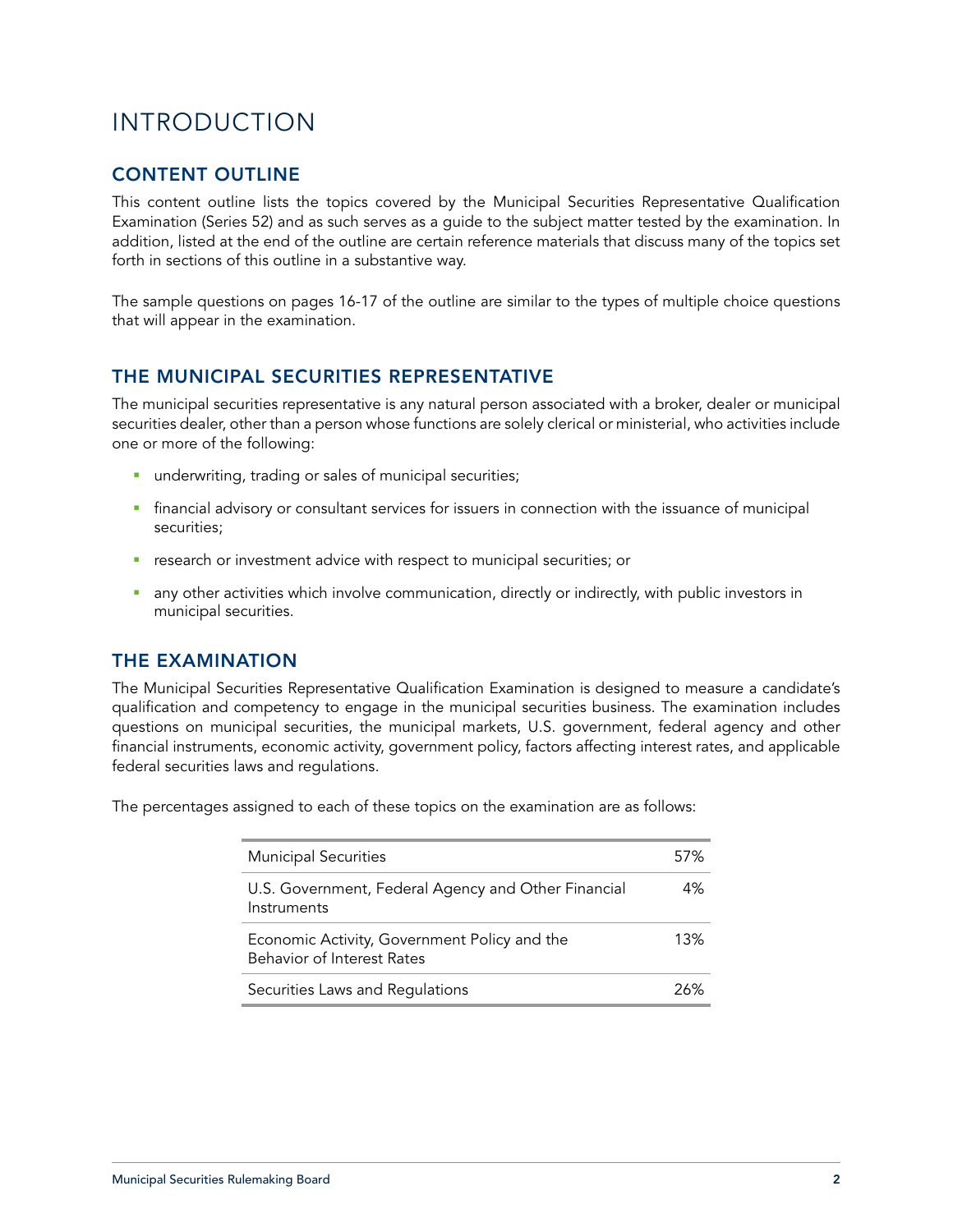The examination consists of 115 multiple-choice questions that test the topics specified in this outline. Each multiple-choice question is worth one point and the passing grade set by the Board is 70%. It is in a candidate's best interest to answer all questions because an unanswered question is considered an incorrect answer. Candidates are allowed three and one-half hours to complete the examination.<sup>1</sup>

The questions used in the examination are reviewed and updated on a regular basis to reflect current market practices and securities. Questions that test new rules or amendments will be included in the examination after the effective date of the rule or rule change. Existing questions on rules or portions of rules which have been amended or deleted will be removed from the examination prior to the effective date of the amendment.

Because the examination is a closed-book test, candidates are not permitted any reference materials during the test administration. If needed, electronic calculators will be provided by the test center or within the examination.

#### CONFIDENTIALITY

In order to ensure that its examinations constitute valid tests of the qualifications of persons who take them, the Municipal Securities Rulemaking Board (MSRB) has instituted various procedures, in the questionwriting and administrative phases, which are designed to preserve the confidentiality of the examinations. On several occasions, the MSRB has found it necessary to take legal action, alleging copyright violations, against securities training schools that had used questions and answers that appeared to have been taken from questions contained in MSRB qualification examinations in their training material. In addition, candidates are advised that the practice of "debriefing" persons who have taken a qualification examination may not only give rise to an infringement of the MSRB's copyright but would be a violation of Board rules for the candidate.<sup>2</sup>

The examination is administered by FINRA on its PROCTOR system. For further information on application and administration procedures for MSRB examinations, please contact FINRA at 301-590-6500.

Rule G-3(f) on "Confidentiality of Qualification Examinations" states that:

*No associated person of a broker, dealer, municipal securities dealer or municipal advisor shall:*

- *(i) in the course of taking a qualification examination required by this rule receive or give assistance of any nature;*
- *(ii) disclose to any person questions, or answers to any questions, on any qualification examination required by this rule;*
- *(iii) engage in any activity inconsistent with the confidential nature of any qualification examination required by this rule, or with its purpose as a test of the qualification of persons taking such examinations; or*
- *(iv) knowingly sign a false certification concerning any such qualification examination.*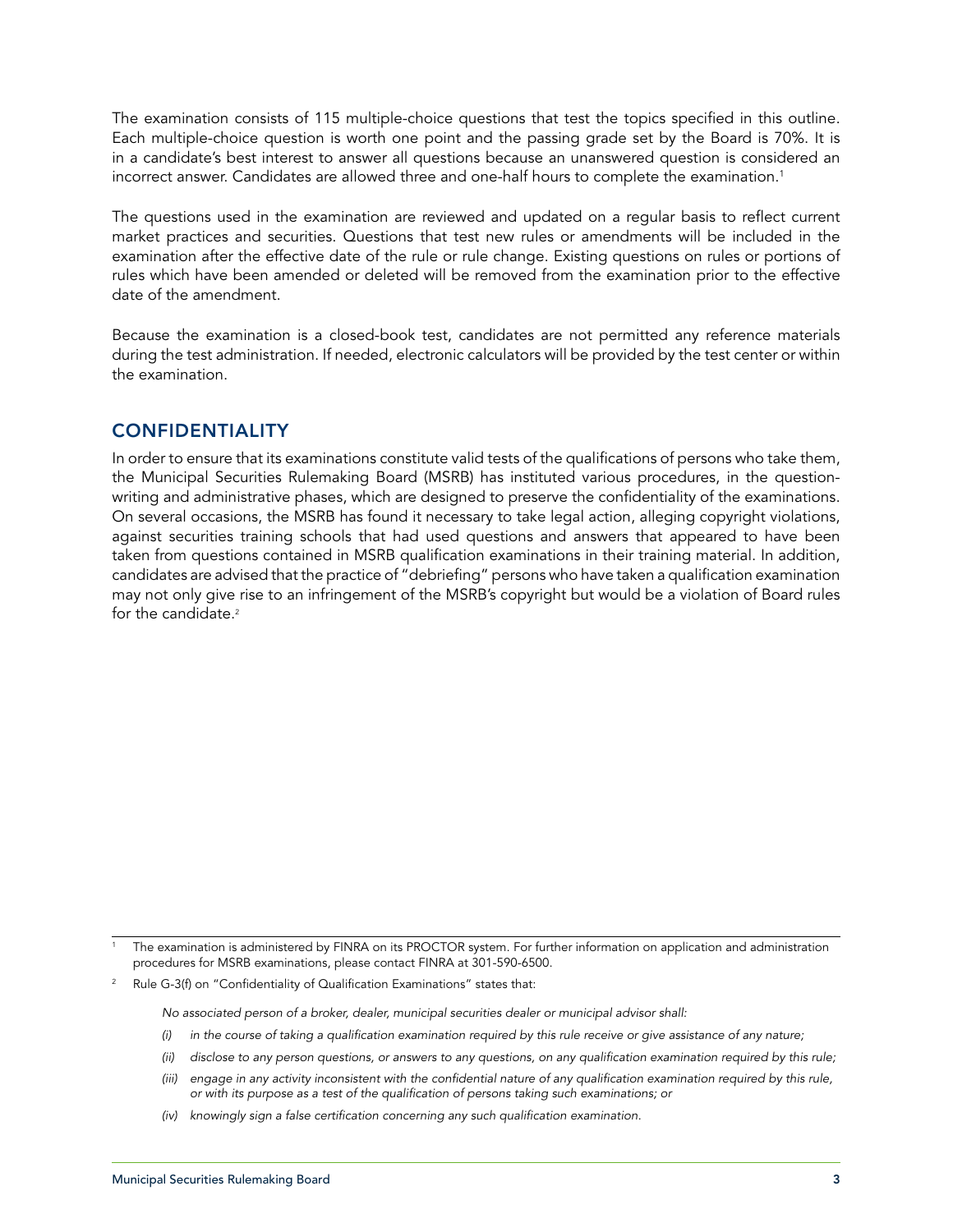# <span id="page-5-0"></span>PART 1: MUNICIPAL SECURITIES (57% OF TEST QUESTIONS)

#### 1.1 Types of Municipal Securities

#### 1.1.1 General obligation bonds:

- 1.1.1.1 Source of payment: *generally payable from taxes (limited tax; unlimited tax);*
- 1.1.1.2 Limitations on issuance *(voter approval; statutory or constitutional)*

#### 1.1.2 Revenue bonds:

- 1.1.2.1 Source of payment: *generally payable from project revenues*
- 1.1.2.2 Limitations on issuance: *Usually not subject to statutory debt limitations; may be issued by any authorized political entity*
- 1.1.2.3 Purposes: *Utility revenue (e.g., water, sewer, electric); housing revenue (e.g., single-family, multi-family); transportation (e.g., airport revenue, toll road); education (e.g., dormitory, student loan, general revenue); health (e.g., hospital, life care); industrial (e.g., industrial development, pollution control)*
- 1.1.3 Special type bonds: *Special tax; special assessment; moral obligation; double-barreled; lease rental; certificate of participation (COP)*
- 1.1.4 Taxable municipal securities: *Build America Bonds (BABs); taxable municipal bonds; other tax credit bonds*

#### 1.1.5 Short-term obligations

- 1.1.5.1 Notes: *Tax anticipation notes (TAN); tax and revenue anticipation notes (TRAN); bond anticipation notes (BAN); revenue anticipation notes (RAN); variable rate demand obligations (VRDOs); multi-modal); grant anticipation notes (GAN); construction loan notes (CLN)*
- 1.1.5.2 Tax-exempt commercial paper
- 1.1.6 **Municipal fund securities** (Basic characteristics, ownership and contribution limits)

#### 1.2 Characteristics of Municipal Securities

#### 1.2.1 Basic characteristics

- 1.2.1.1 Method of quotations: *Yield; dollar price*
- 1.2.1.2 Forms of ownership: *Fully registered; book-entry only*
- 1.2.1.3 Depository eligibility
- 1.2.1.4 Delivery procedures: *Cash (same day); regular way; delayed delivery; special settlement (as mutually agreed upon); forward delivery*
- 1.2.1.5 Legal opinion
- 1.2.1.6 Interest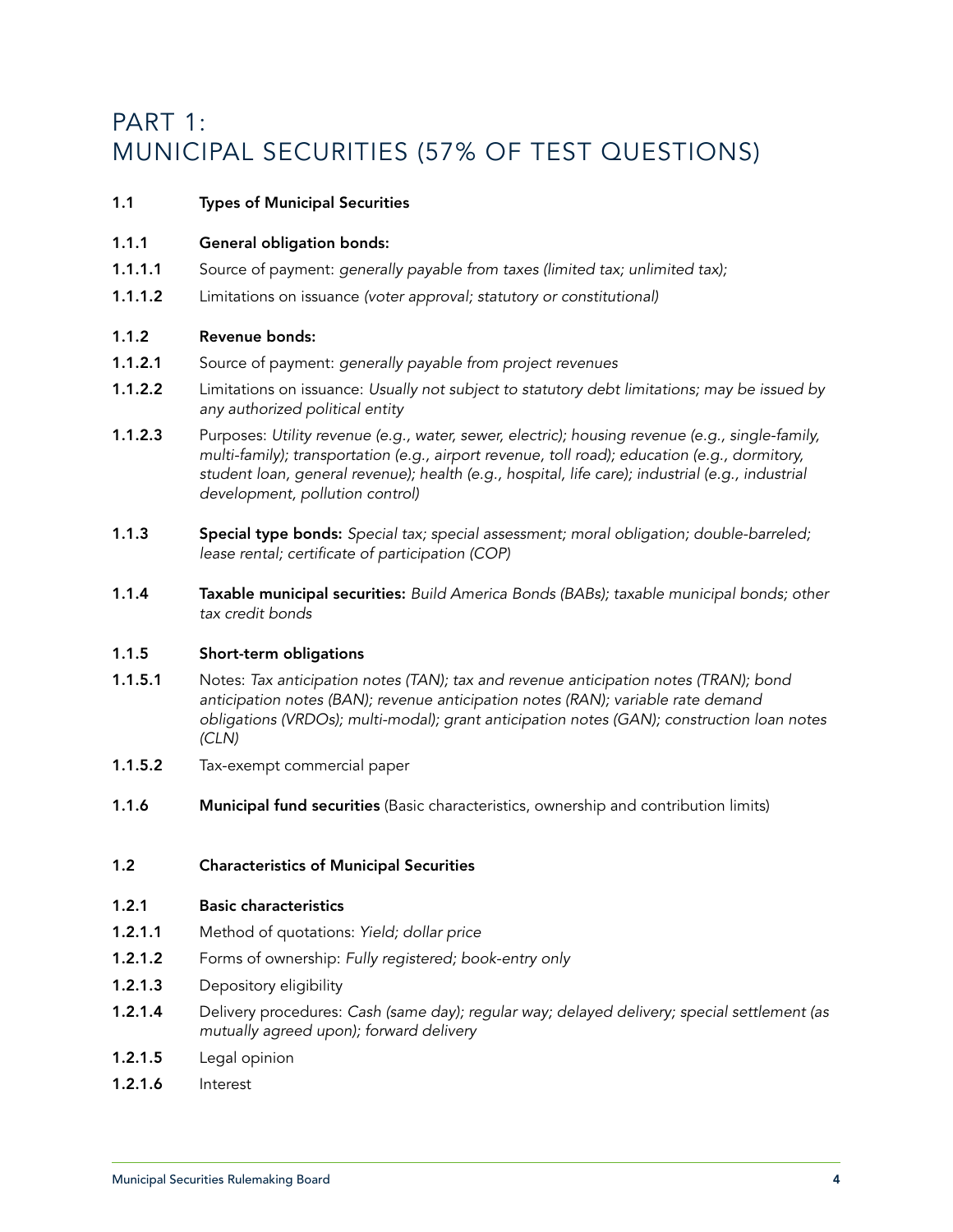- 1.2.1.6.1 Rates: *Fixed; variable/floating; capital appreciation bonds (zeros); zeros; convertible/ stepped coupons*
- 1.2.1.6.2 Payment periods
- 1.2.1.7 Maturity: *Term; serial*
- 1.2.1.8 Denominations
- 1.2.1.9 Early redemption
- 1.2.1.9.1 Types: *Optional; sinking fund; extraordinary; mandatory; make whole call*
- 1.2.1.9.2 Bond refunding methods: *Direct exchange versus sale of new issue; refunding (current);*  advance refunding (pre-refunding); escrowed to maturity (ETM); crossover refunding
- 1.2.1.9.3 Procedures: *Tender; call; puts; open-market purchase*
- 1.2.1.9.4 Advantages and disadvantages: *To issuer; to investor*

#### 1.2.2 Tax considerations

- 1.2.2.1 Interest
- 1.2.2.1.1 Federal income tax status: T*ax-exempt; taxable; alternative minimum tax (AMT); bank qualified bonds*
- **1.2.2.1.2** State and local income tax status
- 1.2.2.1.3 Value of tax exemption: *To investor; to issuer*
- 1.2.2.2 Principal
- 1.2.2.2.1 Premiums and discounts: *Amortization of premiums; accretion of discounts; tax consequences for different types of investors; de minimis exemption on original issue discount (OID) bonds*
- **1.2.2.2.2** Capital gains/losses: Cost basis; rates; wash sales; offsets; tax swaps
- 1.2.2.2.3 Original issue discount/premium
- 1.2.2.2.4 Market discount/premium
- 1.2.2.2.5 Compound accreted value
- 1.2.3 Factors affecting marketability and liquidity: *Ratings; maturity; call feature; coupon; block size; issue size; dollar/yield price; issuer name, local or national; sinking fund; blue sky laws; credit and liquidity support; denominations; type of issuance; source of funds*

#### 1.3 The Market for Municipal Securities

- 1.3.1 Primary Market
- 1.3.1.1 Methods of primary financing:
- 1.3.1.1.1 Competitive sale
- 1.3.1.1.2 Negotiated sale: Public offering; private placement (limited offering)
- 1.3.1.2 Information sources
- 1.3.1.2.1 Notice of Sale *(see ATTACHMENT A)*
- 1.3.1.2.2 Official statement: *Preliminary; final (see ATTACHMENT B)*
- 1.3.1.2.3 Issuers or financial advisors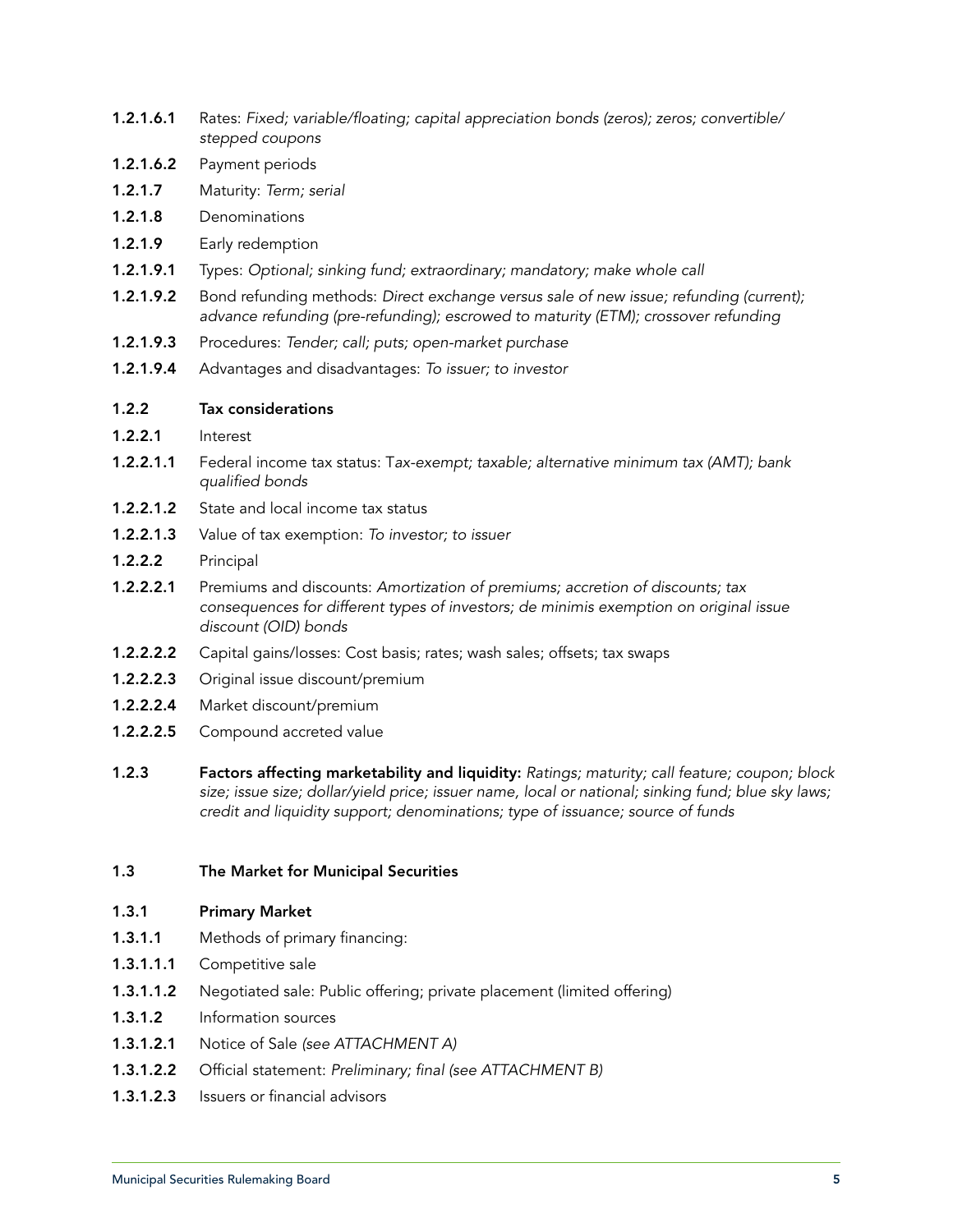#### 1.3.1.2.4 EMMA

- 1.3.1.2.5 New issue wires
- 1.3.1.2.6 Print and electronic news services
- 1.3.1.3 Underwriting procedures
- 1.3.1.3.1 Account formation procedures: *Determining members and participation; underwriting account agreement—documents (syndicate letter (competitive); agreement among underwriters (negotiated); types of accounts (undivided; divided); roles of underwriters (responsibilities of manager, responsibilities of members); selling groups*
- 1.3.1.3.2 Determination of syndicate bid: *Components (scale, spread, interest rates); computation of bid—production, swing coupon; bid price; terms and conditions; submission of bid; basis for award (net interest cost; true interest cost (Canadian method); gross interest cost); bond years; factors relevant to the member's participation in the bid (pre-sale orders; determination of liability; scale and spread; ability to sell this issue)*
- 1.3.1.3.3 Syndicate operational procedures
- 1.3.1.3.3.1 Establish offering terms: *Order period; concessions and takedowns; retention bonds; priority provisions (retail orders; group orders; designated orders; member orders)*
- 1.3.1.3.3.2 Establish time of first trade
- 1.3.1.3.3.3 Settlement terms: *When-as-and-if-issued; establishment of delivery dates; final accounting and settlement*
- 1.3.1.3.3.4 Required disclosures: *EMMA (primary offerings, material event notices); NIIDS; SHORT; delivery of official statement*
- 1.3.1.4 Functions of a bond attorney: *Determine authority for bond issuance; render a legal opinion concerning tax status; issue a legal opinion*
- 1.3.1.5 Role of financial advisor

#### 1.3.2 Secondary Market

- 1.3.2.1 Traded over-the-counter (OTC)
- 1.3.2.2 Information sources: *Dealers' offering sheets; brokers' brokers communications; inter-dealer communications; alternative trading systems (ATS); EMMA; electronic information services*
- 1.3.2.3 Market participants: Institutional; retail; dealers; municipal advisors; brokers' brokers
- 1.3.2.4 Secondary market procedures
- 1.3.2.4.1 Kinds of transactions: Principal; agency
- 1.3.2.4.2 Trading terms: *Bid; offering; list; down bid; workable indications; evaluation; all or none (AON); minimums and multiples; out firm; fill-or-kill; locked market; cover bid*
- 1.3.2.5 Functions of a municipal bond trader: *Make markets; position trading; joint accounts; appraisals and evaluations; hedging*

#### 1.3.3 Market indicators

- 1.3.3.1 Published indices: *Bond Buyer indices (visible supply; placement ratio); MMD curve; SIFMA index; U.S. Treasuries; London Interbank Offered Rate (LIBOR)*
- 1.3.3.2 Other market-level indicators: *New-issue scales; electronic trading information platforms; market activity in other securities; current economic factors; futures*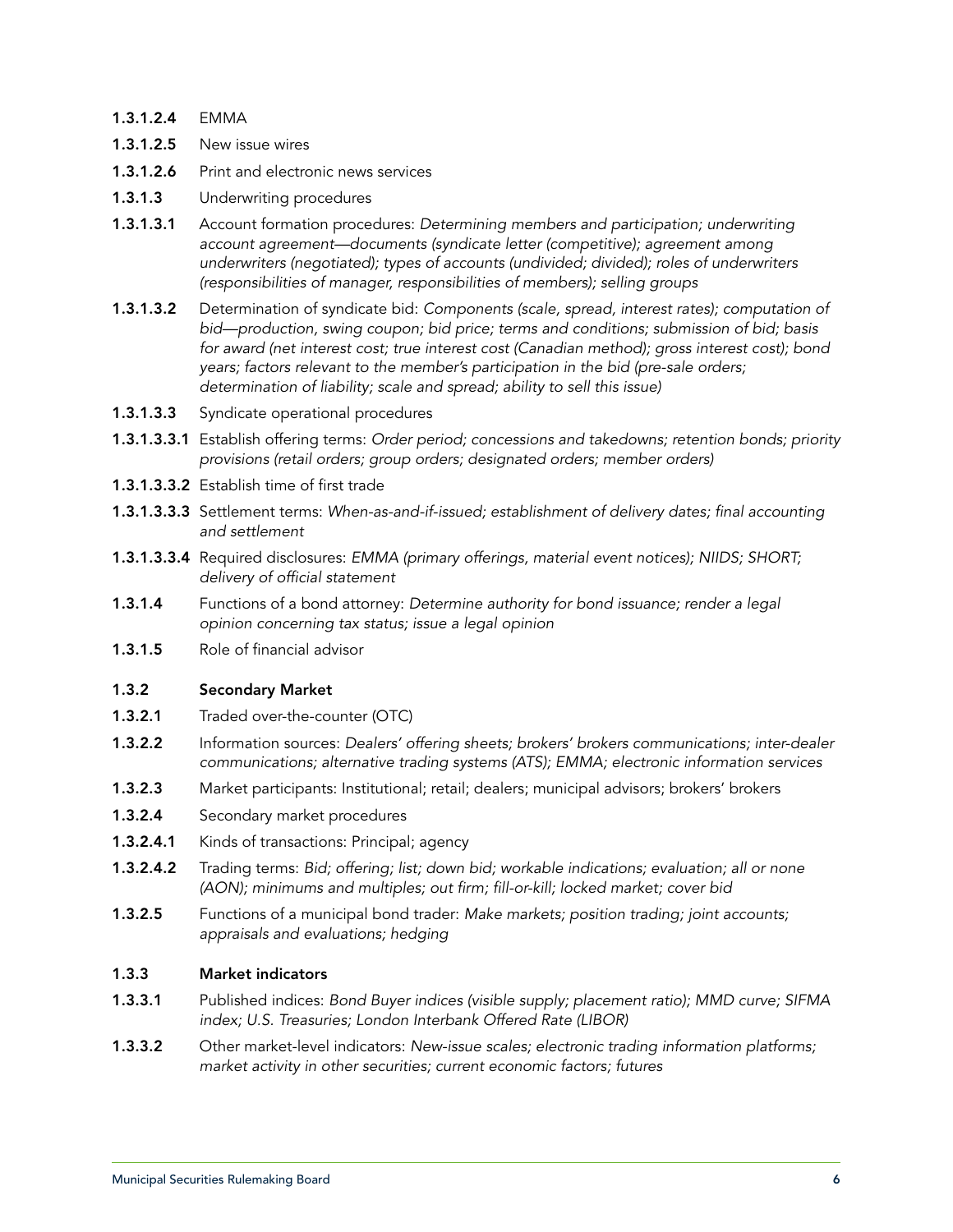#### 1.3.4 Customer suitability considerations

- 1.3.4.1 Financial profile
- 1.3.4.2 Tax status
- 1.3.4.3 Investment objectives: *Safety of principal; income liquidity; growth; speculation*
- 1.3.4.4 Diversification: *Geographical; maturity; purpose of issue; security; quality*
- 1.3.4.5 Investment risks: *Financial (credit risk); market (interest rate risk); put and call features; legislative risk; inflationary risk; reinvestment risk; price risk; selection risk; timing risk; liquidity risk*

#### 1.4 Analyzing Municipal Credit

#### 1.4.1 General obligation securities

- 1.4.1.1 Demographic considerations: *Tax base; diversification of economic activity; population trends; geography*
- 1.4.1.2 Nature of the issuer's debt: *Present and past attitudes toward debt; debt trend; schedule of debt service requirements; contemplated financing; relation of debt to the life of improvement*
- 1.4.1.3 Factors affecting ability to pay: *Budgetary practices and legislative climate; current financial condition; Unfunded liabilities (pension funds, etc.); tax limitations; tax rates, trends and comparisons; tax collection record; trends in assessed valuation; non-tax revenues; overlapping debt; litigation*
- 1.4.1.5 Municipal debt ratios: *Net overall (direct and overlapping) debt to assessed valuation; net overall (direct and overlapping) debt to estimated real valuation; per capita net debt; debt service to annual revenues*

#### 1.4.2 Revenue bonds

- 1.4.2.1 Feasibility study: *Need for project; existing or potential competitive facilities; engineering reports; economic viability*
- 1.4.2.2 Sources of revenue: *User charges; concessions and fees; special taxes; rental or lease payments (public agencies; private agencies); legislative appropriation*
- 1.4.2.3 Security
- 1.4.2.3.1 Bond indenture: *Rate covenant; insurance covenant; operation and maintenance covenant;*  requirement for financial reports and outside audits; restrictions on issuance of additional *bonds (open-end indenture; closed-end indenture; project completion)*
- 1.4.2.3.2 Flow of funds: *Types of funds (revenue; operation and maintenance; sinking fund or debt service; debt service reserve; reserve maintenance; renewal and replacement; surplus; construction); application of revenue (net revenue pledge; gross revenue pledge)*
- 1.4.2.3.3 Debt service coverage
- 1.4.3 Sources of credit information: *The issuer; continuing disclosure information (EMMA); advisory councils and services of certain states; commercial research services; industry and general publications*

#### 1.4.4 Rating services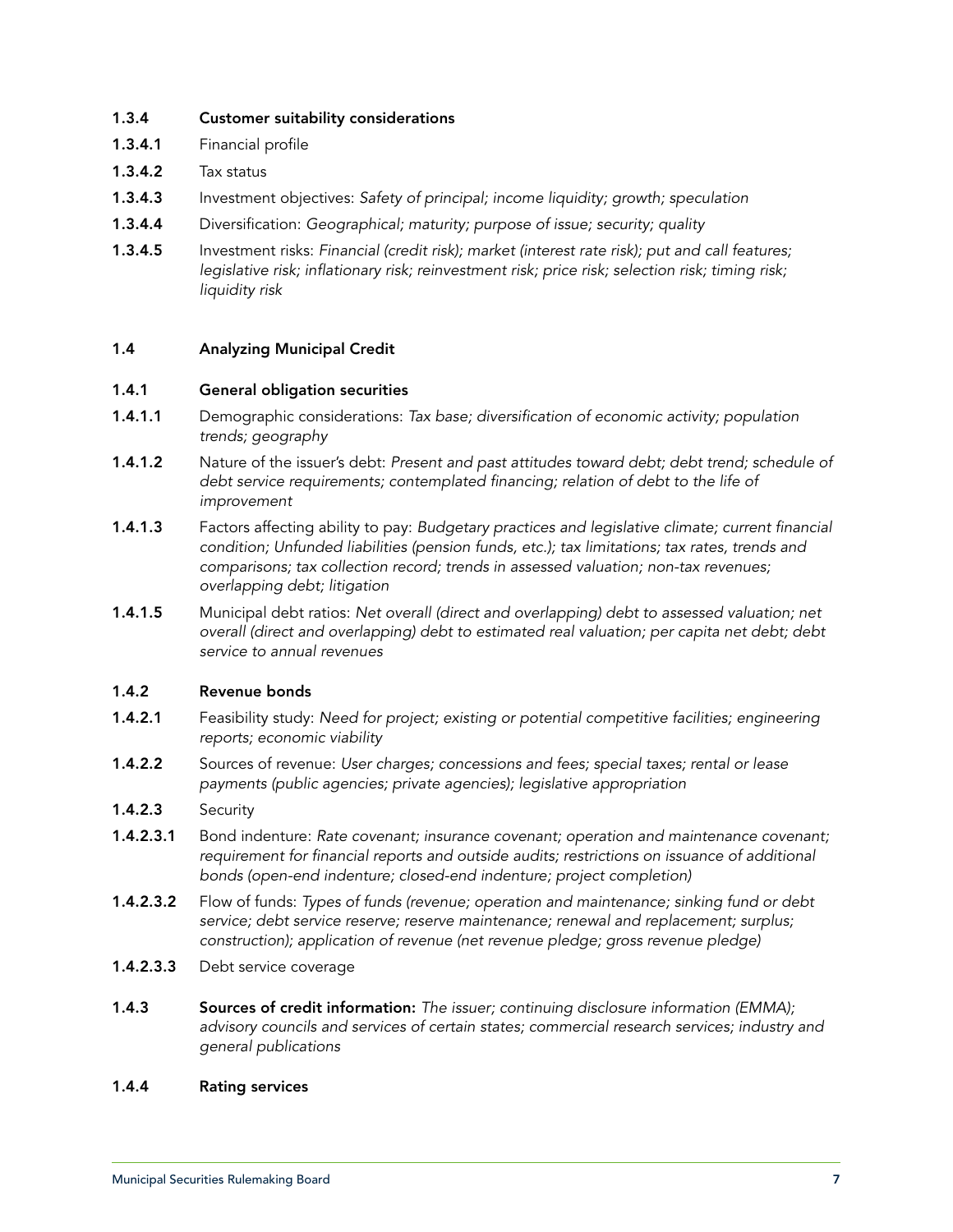1.4.5 Credit enhancements: *Letters of credit (LOC); advance refunded; insurance; escrow*

#### 1.5 Mathematical Calculations and Methods

- 1.5.1 Yields: *Yield to early redemption (put; call; par option; average life (sinking fund)); yield to maturity; current yield; after-tax yield; taxable equivalent yield*
- 1.5.2 Relationship of bond prices to change in: *Maturity; coupon; yield; call/put features*

#### 1.5.3 Duration

- 1.5.4 Basis points: *Dollar value of a basis point; convexity*
- 1.5.5 Dollar value of points and fractions
- 1.5.6 Accrued interest: *Regular coupon; odd first coupon (long or short)*
- 1.5.7 Level debt service
- 1.5.8 Capital gains
- 1.5.9 Day-count basis of computations of dollar price and accrued interest: *Notes (30/360; actual/360; actual/365; actual/actual); bonds (30/360)*
- 1.5.10 Flat
- 1.5.11 Market discount
- 1.5.12 Amortization of premium
- 1.5.13 Accretion of discount (OID)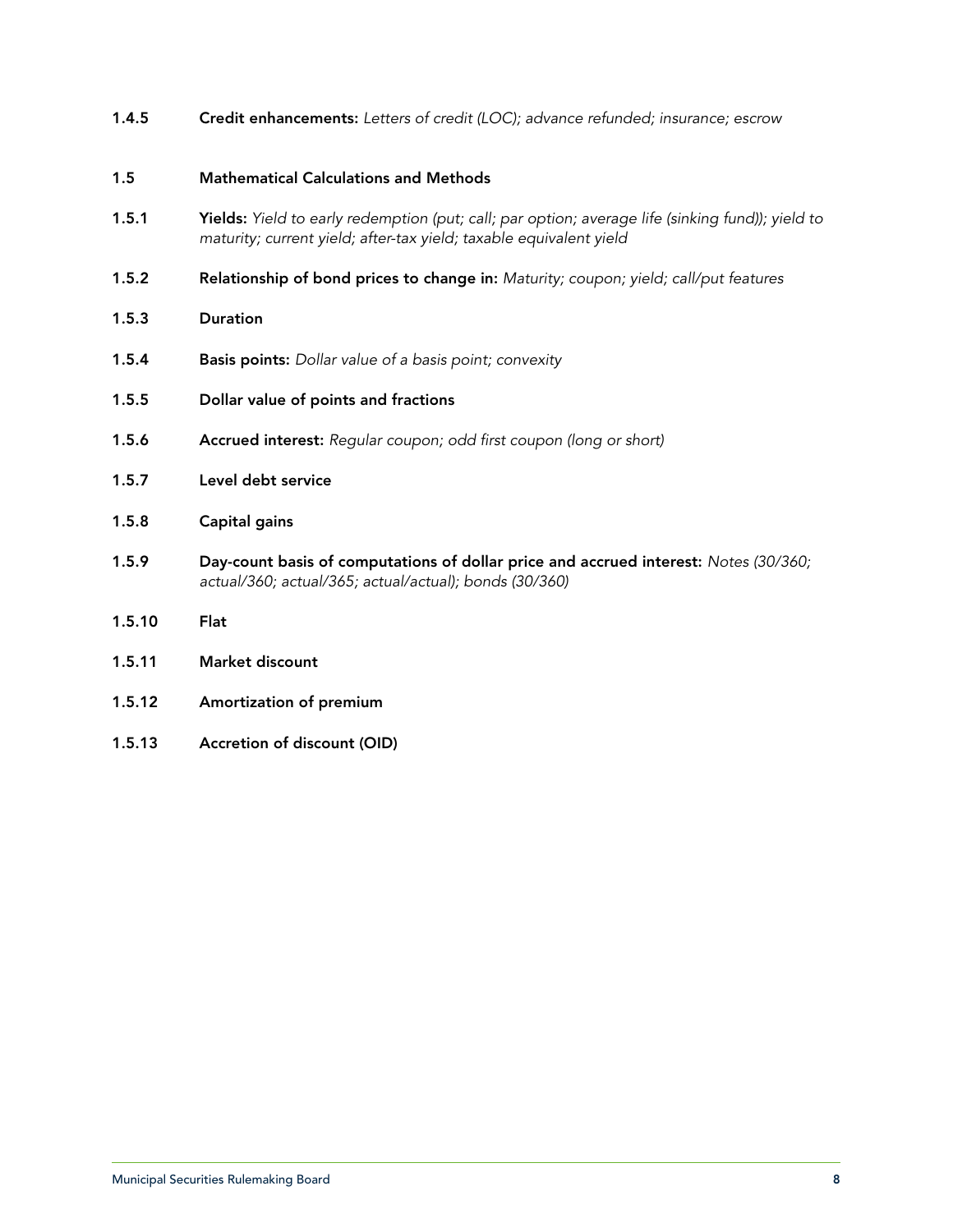### <span id="page-10-0"></span>PART 2: U.S. GOVERNMENT, FEDERAL AGENCY AND OTHER FINANCIAL INSTRUMENTS (4% OF TEST QUESTIONS)

- 2.1 Types
- 2.1.1 Obligations of the U.S. Treasury: *Bills; notes; bonds; STRIPS; SLGS; TIPS*
- 2.1.2 Obligations of federal agencies: *Federal Farm Credit Banks; Federal Home Loan Bank (FHLB); Federal Home Loan Mortgage Corporation (FHLMC or Freddie Mac); Federal National Mortgage Association (FNMA or Fannie Mae); Government National Mortgage Association (GNMA or Ginnie Mae)*
- 2.1.3 Money market instruments: *Certificates of deposit; commercial paper; federal funds; repurchase and reverse repurchase agreements; money market mutual funds*
- 2.1.4 Other financial instruments (corporate bonds, CMOs, etc.)
- 2.2 Characteristics of Various U.S. Government, Federal Agency and Other Financial **Instruments**
- 2.2.1 Marketability: *Liquidity; price volatility; ratings; economic indicators*
- 2.2.2 Federal and state tax treatment: *Interest income; amortization of premium; accretion of discount; capital gains/loss*
- 2.2.3 Trading: *Discount basis; bond equivalent yield; yield quotation; dollar price quotation and fractions (1/32; value of a plus (1/64)*
- 2.2.4 Settlement: *Cash; regular way*
- 2.2.5 Form of Delivery
- 2.3 The Market for U.S. Government, Federal Agency and Other Financial Instruments— Impact and Relationship to Other Fixed Income Markets
- 2.3.1 Index floaters
- 2.3.2 Credit spreads
- 2.4 Credit Features
- 2.4.1 Definition of each investment and comparative strength for all U.S.
- 2.4.2 Treasury guarantees (direct, secondary, or implied where applicable)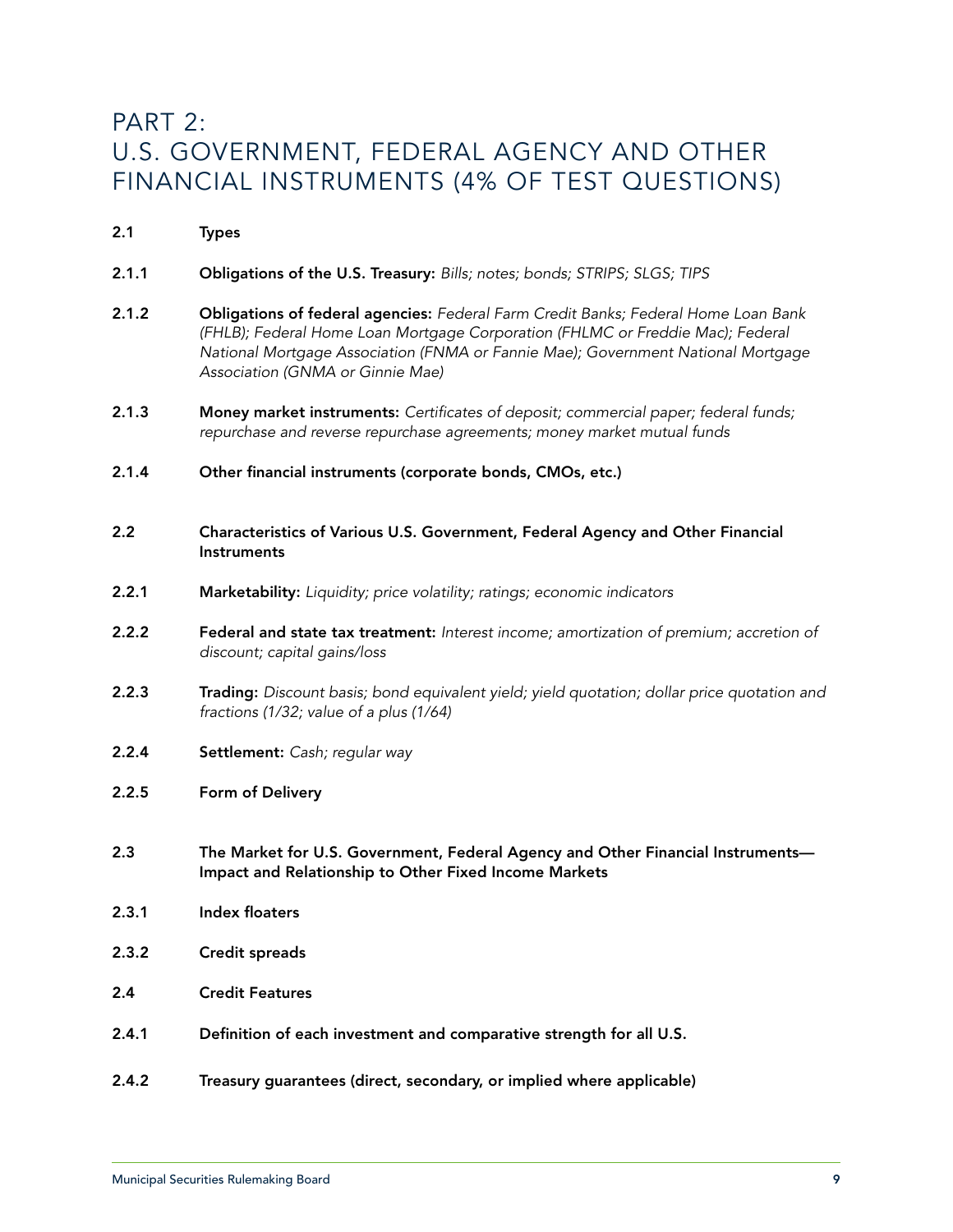# <span id="page-11-0"></span>PART 3: ECONOMIC ACTIVITY, GOVERNMENT POLICY AND THE BEHAVIOR OF INTEREST RATES (13% OF TEST QUESTIONS)

#### 3.1 Monetary Policy

- 3.1.1 Objectives of Federal Reserve monetary policy: *Price stability; long-term economic growth; stabilize foreign exchange markets*
- 3.1.2 Operating tools of the Federal Reserve: *Open market operations; discount rate; reserve requirements; margin requirements*
- 3.1.3 Operations of the Federal Reserve: *Policy role of the Federal Open Market Committee; market role of the Open Market Trading Desk*
- 3.1.4 Major factors influencing Federal Reserve policy: *Monetary aggregates; economic indices (Consumer Price Index; unemployment rate (non-farm payroll); housing starts (existing home sales); foreign trade deficits; purchasing manager's report; leading/lagging/ co-existent indicators; Producer Price Index; Gross Domestic Product); commodity prices; foreign exchange rates; international economic activity*

#### 3.2 Fiscal Policy

- 3.2.1 U.S. Treasury debt management practices—impact of short-term and long-term financings
- 3.2.2 Federal budgetary practices and their impact on the money and capital markets: *Deficits and surpluses; taxation and spending*
- 3.3 Factors Affecting Interest Rates
- 3.3.1 Supply and demand for credit relative to the economic cycle
- 3.3.2 The effect of inflation and investor expectations on interest rate levels
- 3.3.3 Yield curve analysis: *Financial and economic characteristics of a positive or negative (inverted) sloped yield curve; uses and implications*
- 3.3.4 Yield spread differentials between credit quality groups: *Impact of economic and financial conditions; during periods of high/low interest rate levels; compression*
- 3.3.5 Changes in commodity and currency prices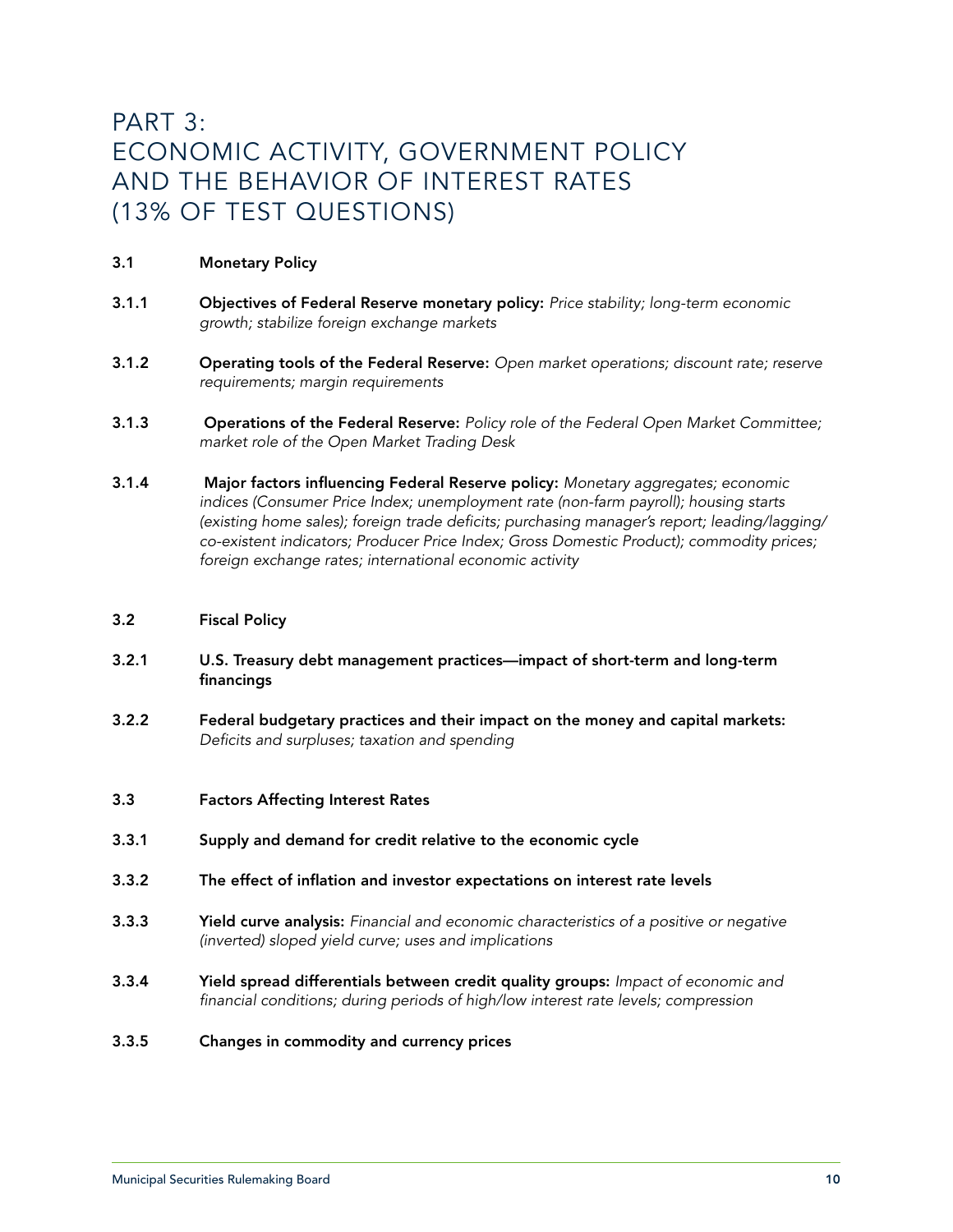## <span id="page-12-0"></span>PART 4: SECURITIES LAWS AND REGULATIONS (26% OF TEST QUESTIONS)

#### 4.1 Regulation of Municipal Market Professionals

4.1.1 Securities Act of 1933: *Municipal securities exempt from registration requirements; Antifraud provisions applicable to municipal issuers as well as brokers and dealers*

#### 4.1.2 Securities Exchange Act of 1934:

- 4.1.2.1 Municipal securities exempt from registration requirements
- 4.1.2.2 Antifraud provisions applicable to municipal issuers as well as brokers and dealers
- 4.1.2.3 Amendments of 1975
- 4.1.2.3.1 Registration of municipal brokers, dealers and bank dealers with the SEC 4.1.2.3.2 Regulators: *Rulemaking (Municipal Securities Rulemaking Board (MSRB); Securities and Exchange Commission (SEC))*
- 4.1.2.3.3 Enforcement: *Securities and Exchange Commission (SEC); Financial Industry Regulatory Authority (FINRA); Federal Reserve Board; Comptroller of the Currency; Federal Deposit Insurance Corporation*
- 4.1.2.3.4 Applicable SEC rules: *Securities financial responsibility rules (inapplicable to banks); SEC Rule 15c2-12 on municipal securities disclosure; SEC antifraud rules*

#### 4.2 Securities Investor Protection Act of 1970

- 4.2.1 Purpose of Securities Investor Protection Corporation (SIPC)
- 4.2.2 Coverage limitations

#### 4.3 MSRB rules

- 4.3.1 Standards of Professional Qualification and Professional Qualification Requirements (G-2 through G-3)
- **4.3.2** Books and Records to be Made by Brokers, Dealers, Municipal Securities Dealers and Municipal Advisors (G-8)
- 4.3.3 Preservation of Records (G-9)
- 4.3.4 Delivery of Investor Brochure (G-10)
- 4.3.5 Primary Offering Practices (G-11)
- 4.3.6 Uniform Practice (G-12)
- 4.3.7 Quotations and Sales Reports (G-13 and G-14)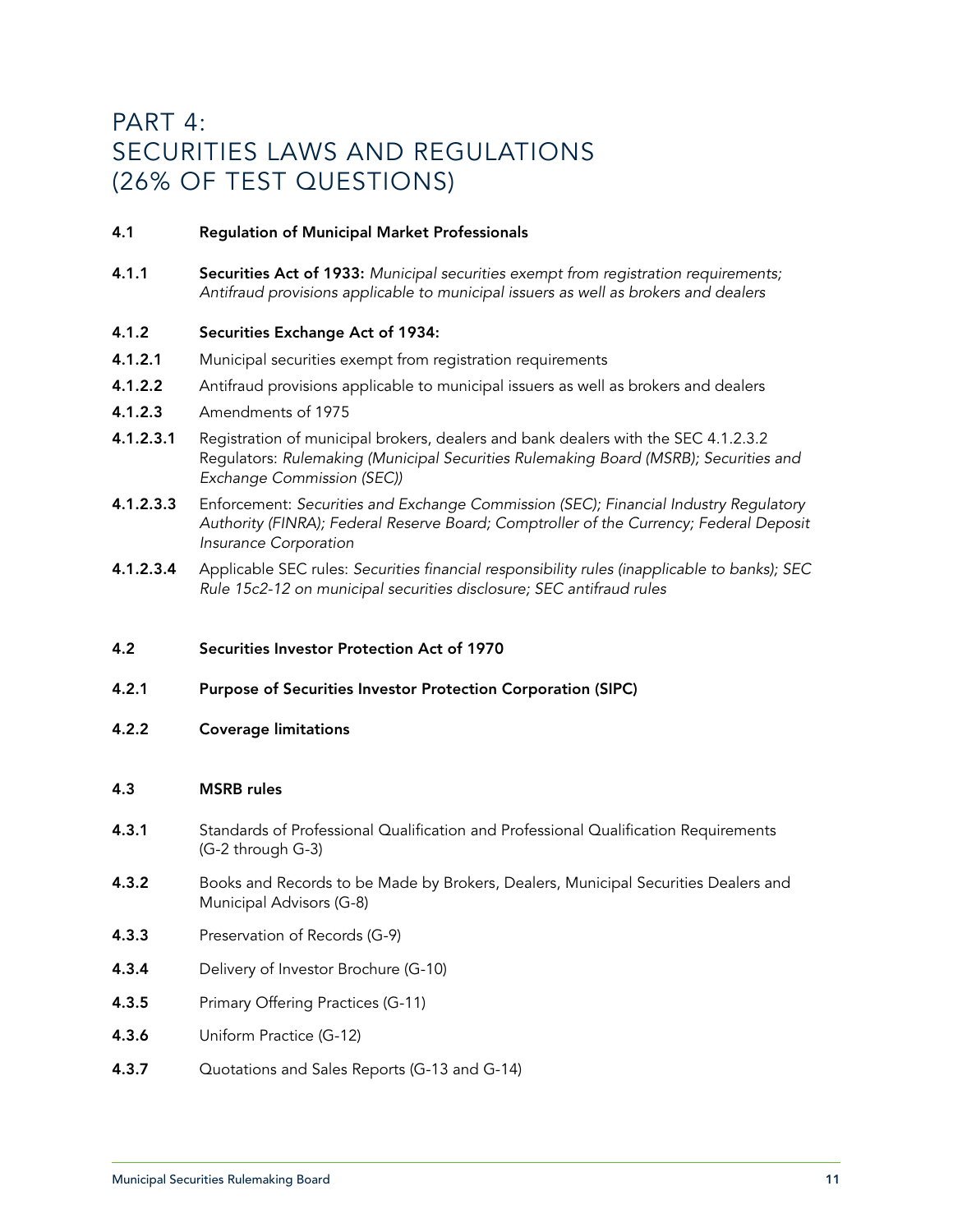- 4.3.8 Confirmation, Clearance, Settlement and Other Uniform Practice Requirements with Respect to Transactions with Customers (G-15)
- 4.3.9 Conduct of Municipal Securities and Municipal Advisory Activities (G-17)
- 4.3.10 Best Execution (G-18)
- **4.3.11** Suitability of Recommendations and Transactions (G-19)
- 4.3.12 Gifts, Gratuities and Non-Cash Compensation (G-20)
- 4.3.13 Advertising (G-21)
- 4.3.14 Control Relationships (G-22)
- 4.3.15 Activities of Financial Advisors (G-23)
- 4.3.16 Use of Ownership Information Obtained in a Fiduciary Capacity (G-24)
- 4.3.17 Improper Use of Assets (G-25)
- 4.3.18 Customer Account Transfers (G-26)
- 4.3.19 Supervision (G-27)
- 4.3.20 Transactions with Employees and Partners of Other Municipal Securities Professionals (G-28)
- 4.3.21 Availability of Board Rules (G-29)
- 4.3.22 Prices and Commissions (G-30)
- 4.3.23 Reciprocal Dealings with Municipal Securities Investment Companies (G-31)
- 4.3.24 Disclosures in Connection with Primary Offerings (G-32)
- 4.3.25 Calculations (G-33)
- 4.3.26 CUSIP Numbers, New Issue and Market Information Requirements (G-34)
- 4.3.27 Political Contributions and Prohibitions on Municipal Securities Business (G-37)
- 4.3.28 Solicitation of Municipal Securities Business (G-38)
- 4.3.29 Telemarketing (G-39)
- 4.3.30 Anti-Money Laundering Compliance Program (G-41)
- 4.3.31 Broker's Brokers (G-43)
- 4.3.32 Time of Trade Disclosure (G-47)
- 4.3.33 Transactions with Sophisticated Municipal Market Professionals (G-48)
- **4.3.34** Recently Enacted Rules Relating to the Conduct of Municipal Securities Business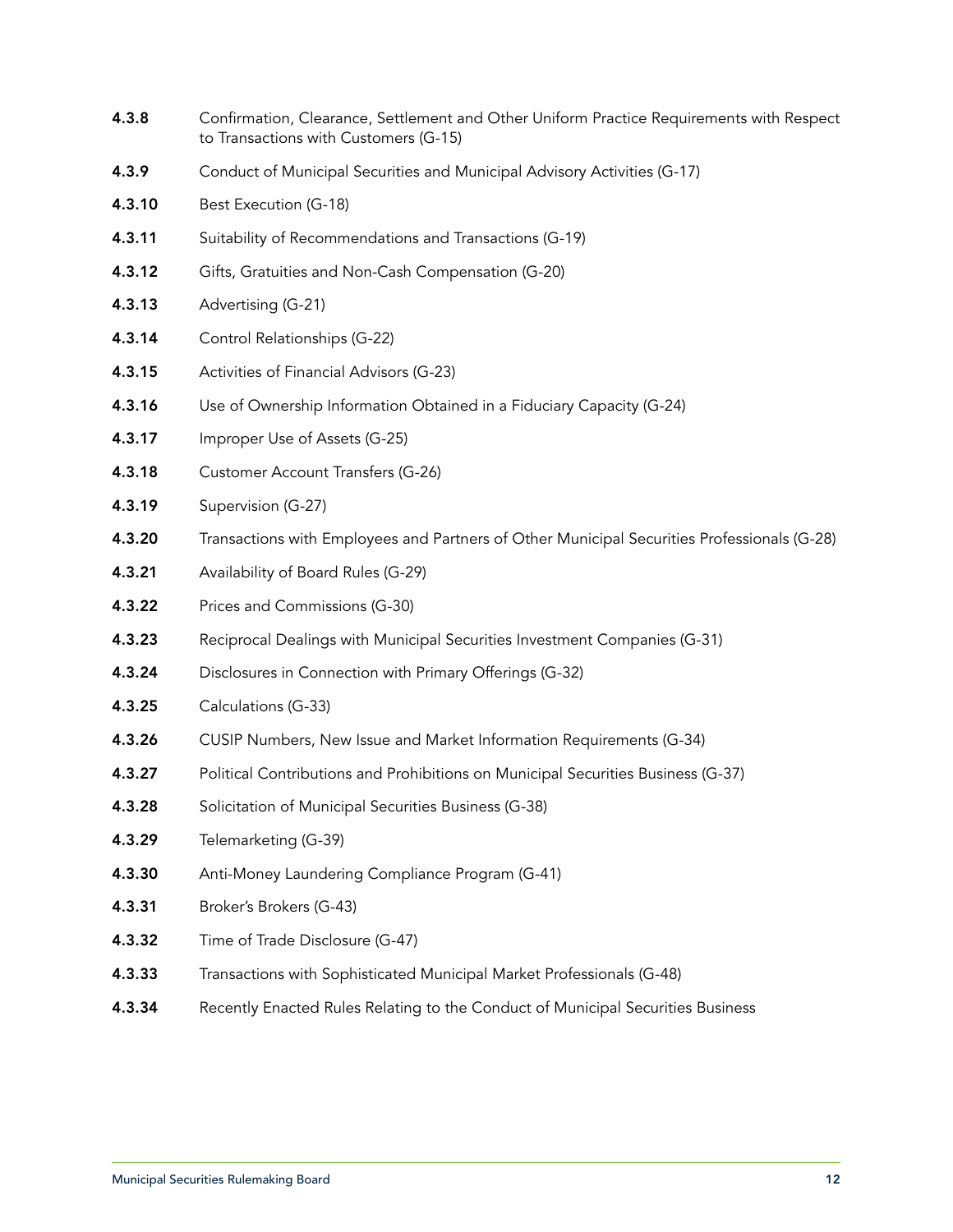# <span id="page-14-0"></span>ATTACHMENT A CONTENTS OF A TYPICAL NOTICE OF BOND SALE

- (1) Date, time and place of sale
- (2) Name and description of issuer
- (3) Type of bond
- (4) Terms and conditions
- (5) Bidding restrictions
- (6) Interest payment dates
- (7) Dated date, interest accrual date, first coupon payment date
- (8) Maturity structure
- (9) Call provisions
- (10) Denominations and registration provisions
- (11) Expenses to be borne by purchaser or issuer
- (12) Amount of good faith deposit
- (13) Paying Agent and/or Trustee
- (14) Name of attorney providing legal opinion
- (15) Details of delivery
- (16) Right of rejection
- (17) Criteria for award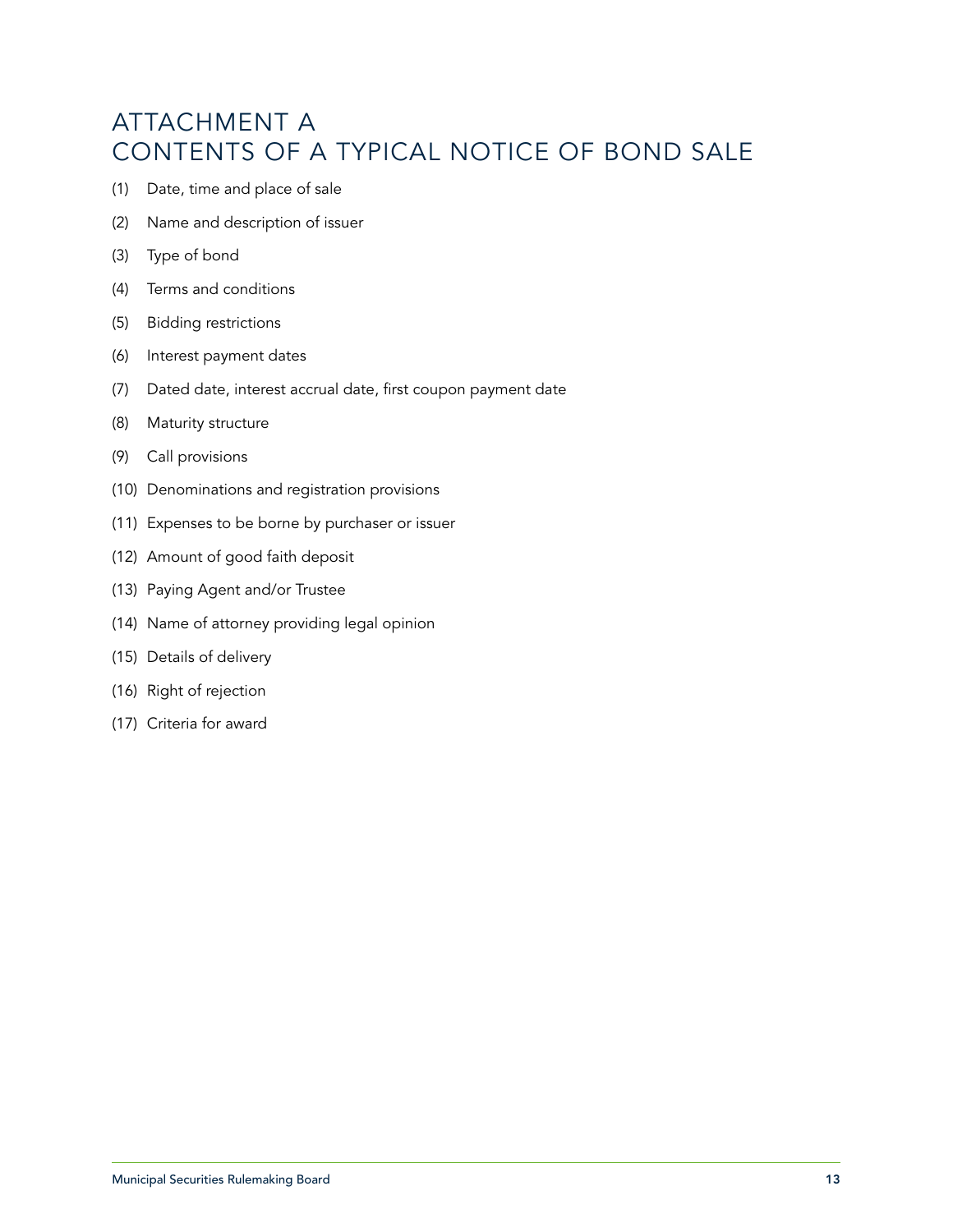# <span id="page-15-0"></span>ATTACHMENT B OUTLINE OF A TYPICAL OFFICIAL STATEMENT

- (1) Offering terms
- (2) Summary statement
- (3) Purpose of issue
- (4) Authorization of bonds
- (5) Security of bonds
- (6) Description of bonds
- (7) Description of issuer
- (a) Organization
- (b) Area economy
- (c) Financial summary
- (8) Construction program
- (9) Project feasibility
- (10) Regulatory matters
- (11) Specific provisions of Indenture and/or Resolution
	- (a) Funds and accounts
	- (b) Investment of funds
	- (c) Additional bonds
	- (d) Insurance
	- (e) Events of default
- (12) Legal proceedings
- (13) Tax status
- (14) Continuing disclosure certification
- (15) Appendix
	- (a) Various consultant reports
	- (b) Legal opinion
	- (c) Financial statements and audits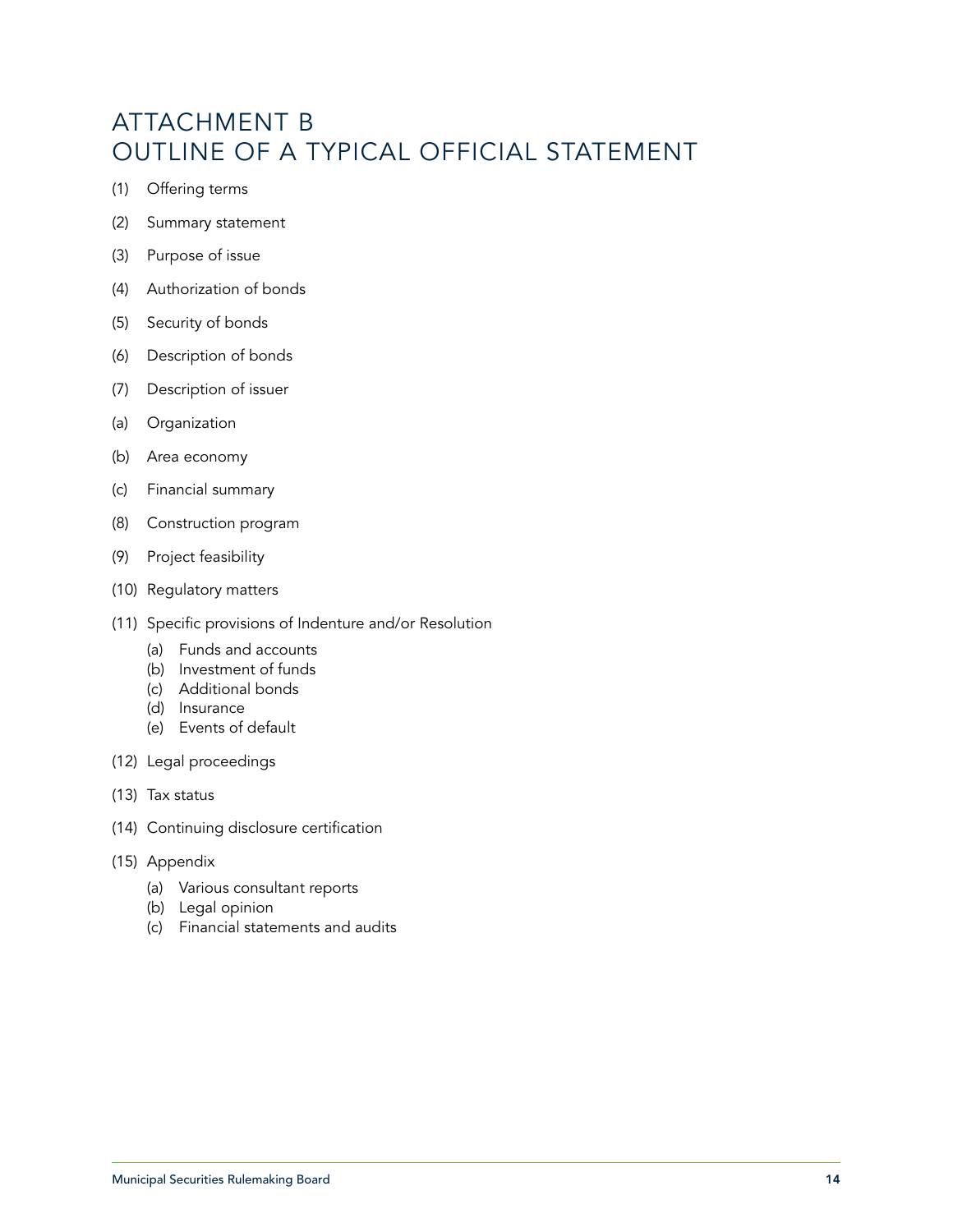## <span id="page-16-0"></span>REFERENCE MATERIAL

The following list of reference materials is presented here for convenience but is not intended to be allinclusive.

Primary reference materials on the functioning of municipal, government, and money markets and municipal finance and investments:

Downes, John and Jordan Elliot Goodman. *Dictionary of Finance and Investment Terms*. Fifth edition. Hauppauge, NY: Barrons's Educational Series, Inc. (1998).

Electronic Municipal Market Access (EMMA®). [http://emma.msrb.org/.](http://emma.msrb.org/) MSRB.

Fabozzi, Frank J. *Bond Markets, Analysis and Strategies*. Third edition. Upper Saddle River, NJ: Prentice-Hall, Inc. (1996).

Fabozzi, Frank J., T. Dessa Fabozzi and Sylvan G. Feldstein. *Municipal Bond Portfolio Management*. Burr Ridge, IL: Richard D. Irwin, Inc. (1995).

Fabozzi, Frank J. and Steven V. Mann. *The Handbook of Fixed Income Securities*. Seventh edition. New York, NY: McGraw-Hill (2005).

Federal Reserve Bank of Richmond. *Instruments of the Money Market.* http://richmondfed.org/.

Feldstein, Sylvan G. and Frank J. Fabozzi (CFA). *The Handbook of Municipal Bonds*. Hoboken, NJ: John Wiley & Sons, Inc. (2008).

Fippinger, Robert A. *The Securities Law of Public Finance*. Volumes 1 and 2. New York: Practising Law Institute.

Lamb, Robert and Stephen P. Rappaport. *The Handbook of Municipal Bonds and Public Finance*. First edition. New York, NY: Simon & Schuster (1993).

Marlin, George J. and Joe Mysak. *The Guidebook to Municipal Bonds*. First edition. The Bond Buyer (1991).

Moak, Lennox L. *Municipal Bonds: Planning, Sale, and Administration*. Municipal Finance Officers Association (1982).

Municipal Securities Rulemaking Board. *Glossary of Municipal Securities Terms*. [http://www.msrb.](http://www.msrb.org/glossary.aspx) [org/glossary.aspx.](http://www.msrb.org/glossary.aspx) MSRB (2013).

Municipal Securities Rulemaking Board. *MSRB Rule Book*. Washington, DC: MSRB. http://www.msrb.org/Rules-and-Interpretations/ MSRB-Rules.aspx

Securities Investor Protection Corporation. *How SIPC Protects You*[. http://www.sipc.org.](http://www.sipc.org)

Stigum, Marcia and Franklin L. Robinson. *Money Market and Bond Calculations*. Revised edition of *Money Market Calculations*. Chicago, IL: Richard D. Irwin, Inc. (1996).

Stigum, Marcia. *The Money Market*. Third edition. New York, NY: McGraw-Hill (1990).

The Bond Market Association. *The Fundamentals of Municipal Bonds*. Fifth edition. New York, NY: John Wiley & Sons (2001).

White, Wilson. *The Municipal Bond Investment Advisor: Tax-Exempt Investing for High-Bracket Individuals*. Chicago, IL: Probus Publishing Company (1991).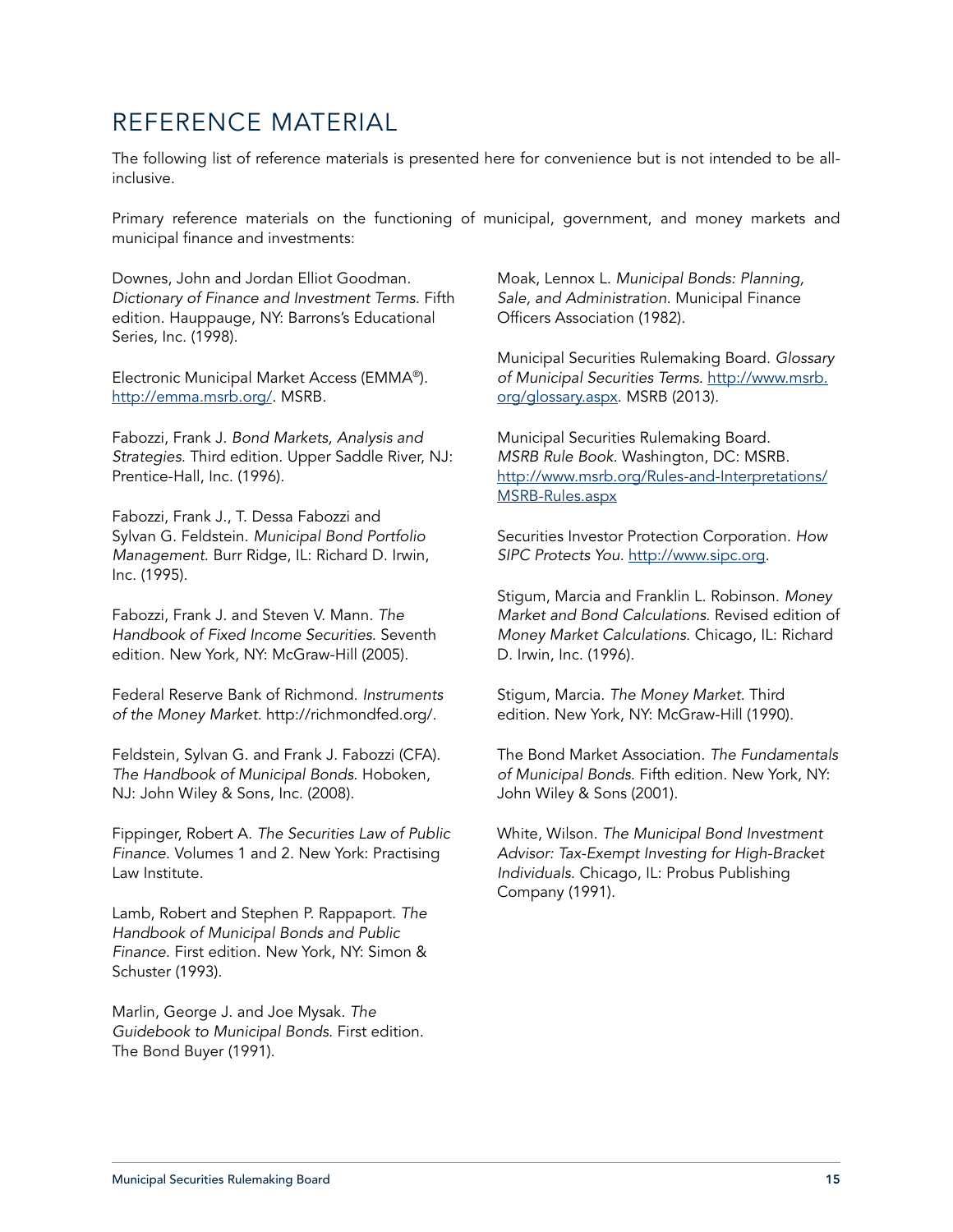# <span id="page-17-0"></span>SAMPLE QUESTIONS

The following questions are similar in format and content to questions on the examination. The sample questions, however, are not intended to parallel either the level of difficulty or the subject coverage of the examination. The sample questions are only intended to assist candidates in preparing for the types of multiple-choice questions which will appear on the examination.

- 1. A municipal securities trade occurs on August 14. Assuming there are no intervening holidays, regular way settlement would occur on
	- (A) August 15
	- (B) August 16
	- (C) August 17
	- (D) August 21
- 2. Which two of the following are characteristics of tax-exempt commercial paper?
	- I. Issued at a discount
	- II. Short-term maturities
	- III. Semi-annual interest payments
	- IV. Certainty of liquidity
		- (A) I and II
		- (B) I and IV
		- (C) II and III
		- (D) III and IV
- 3. An investor in the 28% tax bracket purchases a 5.60% municipal bond at par. To realize the same net return from a taxable investment purchased at par, the investor would have to purchase a taxable bond with which of the following yields?
	- (A) 5.60%
	- (B) 7.78%
	- (C) 11.20%
	- (D) 20.00%
- 4. Under MSRB rules, all of the following would be considered an advertisement EXCEPT:
	- (A) A form letter sent to prospective customers
	- (B) An abstract of an official statement
	- (C) A report published on a dealer's website
	- (D) A listing of a dealer's offerings published electronically
- 5. A municipal bond that is offered at a yield-to-maturity lower than its coupon rate is recognized as trading
	- (A) At a discount
	- (B) At a premium
	- (C) Flat
	- (D) At par